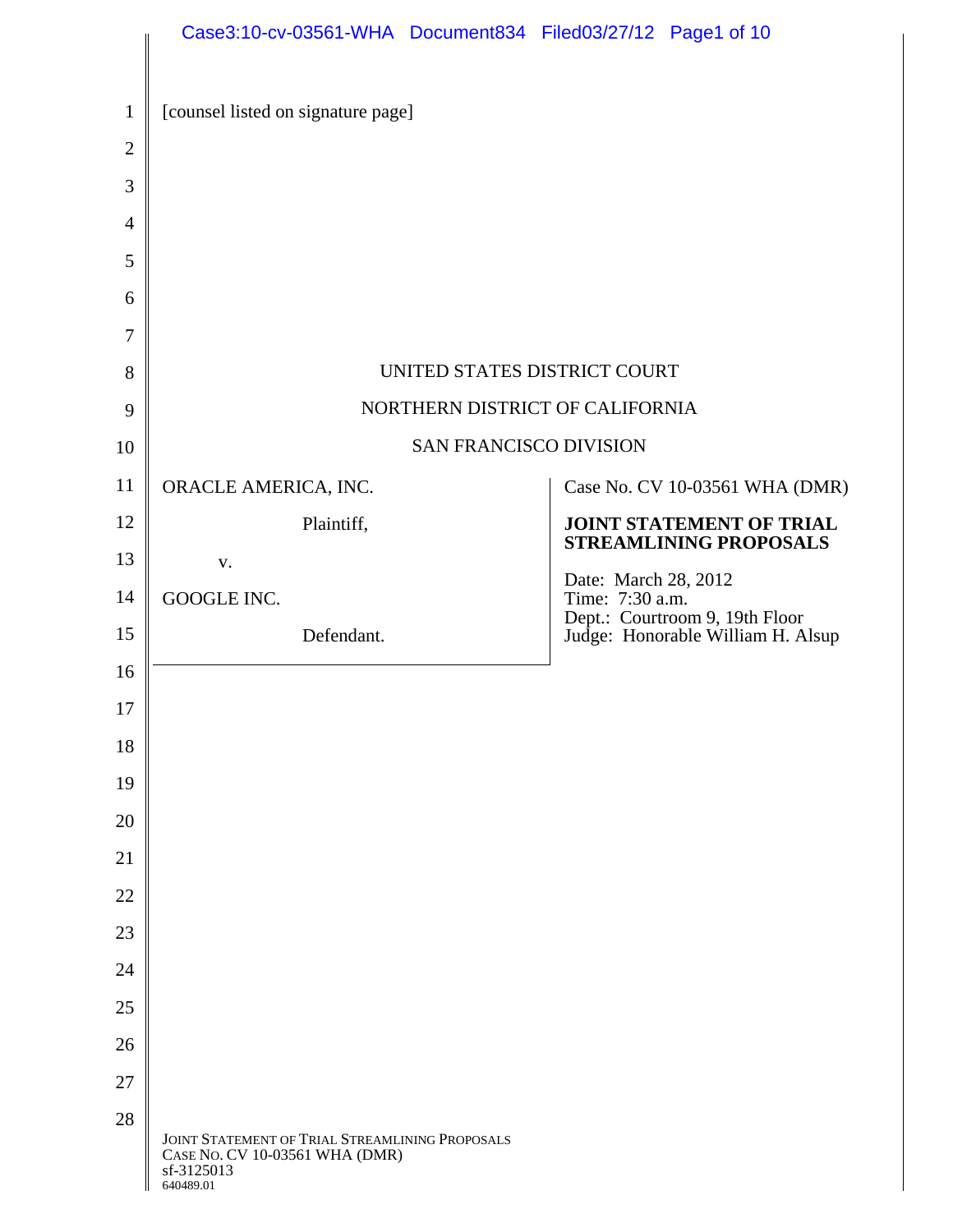| 1              |                                                                                                                                                     |  |  |
|----------------|-----------------------------------------------------------------------------------------------------------------------------------------------------|--|--|
| $\overline{2}$ | Pursuant to the Court's March 20, 2012 Order (Dkt. 820), Oracle America, Inc. and                                                                   |  |  |
| 3              | Google Inc. jointly submit this statement regarding proposals that the parties have and have not                                                    |  |  |
| $\overline{4}$ | agreed upon for streamlining the trial.                                                                                                             |  |  |
| 5              | <b>Agreed Proposals</b><br>I.                                                                                                                       |  |  |
| 6              | Google has agreed to withdraw its invalidity defense to the '520 patent.<br>1.                                                                      |  |  |
| 7              | 2.<br>The parties have agreed to the conditional stipulations regarding Oracle and Sun                                                              |  |  |
| 8              | products practicing the '520 patent set forth in the Supplemental Joint Statement of February 21,                                                   |  |  |
| 9              | 2012 (Dkt. 721). Specifically, if Oracle proves in Phase 2 that Google infringes the '520 patent,                                                   |  |  |
| 10             | Google conditionally stipulates for purposes of Phase 3 (the damages phase) that Oracle practiced                                                   |  |  |
| 11             | these claims during the relevant time period. In turn, Oracle conditionally stipulates for purposes                                                 |  |  |
| 12             | of Phase 3 that Oracle and Sun did not mark the practicing products with the 520 patent. The                                                        |  |  |
| 13             | parties agree that these conditional stipulations relate only to Phase 3 and are triggered by finding                                               |  |  |
| 14             | of patent infringement; the stipulations shall not be used as evidence or referred to in attorney                                                   |  |  |
| 15             | argument in Phase 2 regarding patent liability.                                                                                                     |  |  |
| 16             | 3.<br>The parties have agreed to work to reduce their authenticity objections to trial                                                              |  |  |
| 17             | exhibits. During the trial, each party will not object to the authenticity of documents absent an                                                   |  |  |
| 18             | identifiable concern about whether the document is genuine.                                                                                         |  |  |
| 19             | П.<br><b>Other Proposals</b>                                                                                                                        |  |  |
| 20             | <b>Oracle's Proposals</b><br>A.                                                                                                                     |  |  |
| 21             | 1.<br>Oracle has proposed that the parties agree to a stipulation to remove confidentiality                                                         |  |  |
| 22             | designations from all trial exhibits, except for non-public source code and recent non-public                                                       |  |  |
| 23             | financial data. Oracle proposes that the two latter categories of information could be shown at                                                     |  |  |
| 24             | trial on screens without moving to seal the courtroom, but the parties would move to seal                                                           |  |  |
| 25             | electronic or paper copies of the code or data submitted in the record.                                                                             |  |  |
| 26             | 2.<br>Oracle has proposed the following factual stipulations:                                                                                       |  |  |
| 27<br>28       | Sun registered with the U.S. Copyright Office the code and documentation from<br>$\bullet$<br>various versions of the Java Development Kit ("JDK"). |  |  |
|                | JOINT STATEMENT OF TRIAL STREAMLINING PROPOSALS<br>$\mathbf{1}$<br>CASE No. CV 10-03561 WHA (DMR)                                                   |  |  |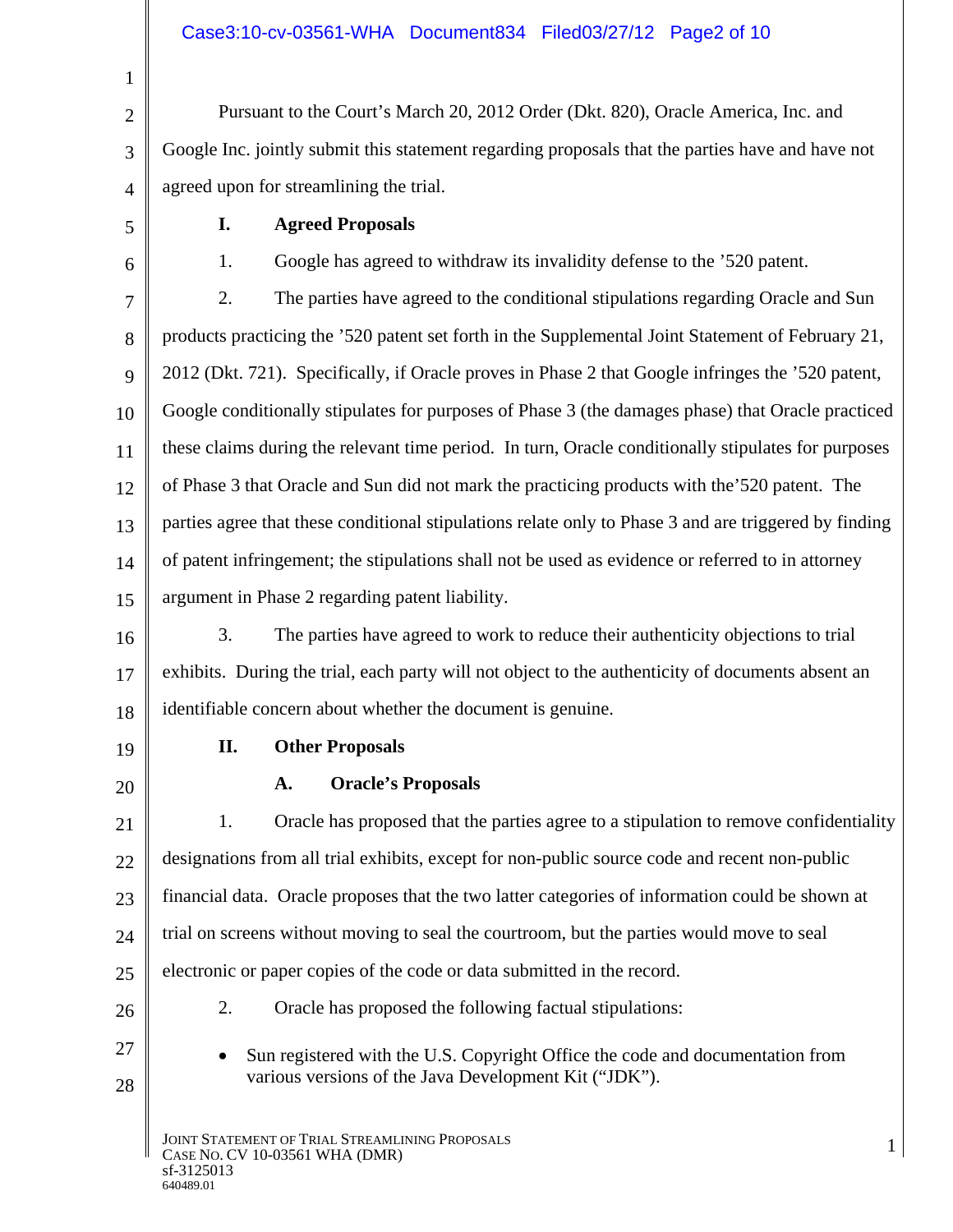|                | Case3:10-cv-03561-WHA Document834 Filed03/27/12 Page3 of 10                                                                                                                                     |  |  |
|----------------|-------------------------------------------------------------------------------------------------------------------------------------------------------------------------------------------------|--|--|
| $\mathbf{1}$   |                                                                                                                                                                                                 |  |  |
| $\overline{2}$ | By virtue of the copyright registrations of the J2SE and JDK materials, Sun registered                                                                                                          |  |  |
| 3              | its copyrights in the 37 Java API design specifications that Oracle has accused Google                                                                                                          |  |  |
| $\overline{4}$ | of copying into Android.<br>By virtue of the copyright registrations of the J2SE and JDK materials, Sun registered<br>$\bullet$                                                                 |  |  |
| 5              | its copyrights in the twelve Java code files that Oracle has accused Google of copying<br>into Android.                                                                                         |  |  |
|                | Sun registered multiple editions of the book "The Java(tm) Language Specification"<br>$\bullet$                                                                                                 |  |  |
| 6              | with the U.S. Copyright Office.<br>Sun registered the 1996 book "The Java(tm) Application Programming Interface,<br>$\bullet$                                                                   |  |  |
| 7              | Volume 1" with the U.S. Copyright Office.                                                                                                                                                       |  |  |
| 8              | Oracle is the current owner of all rights, title, and interest in the Java-related works<br>$\bullet$<br>registered by Sun with the U.S. Copyright Office.                                      |  |  |
| 9              | On July 20, 2010, representatives of Oracle (in-house attorneys T.J. Angioletti,<br>$\bullet$<br>Matthew Sarboraria, and George Simion) and representatives of Google (in-house                 |  |  |
| 10             | attorneys Ben Lee, Eric Schulman, and Joshua McGuire) met in person to discuss                                                                                                                  |  |  |
| 11             | Oracle's infringement contentions against Google under the patents in suit.<br>The first version of Google's Android platform was publicly released on October 21,<br>$\bullet$                 |  |  |
| 12             | 2008. From that date to the present, Google has released at least the following versions<br>of Android: Android 1.0, 1.1, 1.5 ("Cupcake"), 1.6 ("Donut"), 2.0/2.1 ("Éclair"), 2.2               |  |  |
| 13             | ("Froyo"), and 2.3 ("Gingerbread").                                                                                                                                                             |  |  |
| 14             | Google's Nexus One and Nexus S phones are "Google experience" devices installed<br>$\bullet$<br>with stock versions of Android supplied by Google, identical to the code available on           |  |  |
| 15             | the public Android git source code repository.                                                                                                                                                  |  |  |
| 16             | Motorola's Droid phone is a "Google experience" device initially installed with a stock<br>$\bullet$<br>version of Android Éclair supplied by Google, identical to the Éclair code available on |  |  |
| 17             | the public Android git source code repository.                                                                                                                                                  |  |  |
| 18             | Oracle responds briefly to Google's proposals set forth below:                                                                                                                                  |  |  |
| 19             | First, Google proposes shortening the patent phase of trial from twelve hours to eight                                                                                                          |  |  |
| 20             | hours per side. Although a trial on two software patents is still complex, Oracle is willing to                                                                                                 |  |  |
| 21             | consider such a proposal. At the same time, Oracle has been relying on the Court's Final Pre-                                                                                                   |  |  |
| 22             | Trial Order (Dkt. 675) to plan for trial based on the serious probability that it will want to "bank"                                                                                           |  |  |
| 23             | time from earlier phases to use in the damages phase. Accordingly, if the patent phase is                                                                                                       |  |  |
| 24             | shortened, Oracle submits that that the damages phase, which is limited to eight hours per side,                                                                                                |  |  |
| 25             | should be lengthened. At least four experts (Prof. Cockburn, Prof. Kearl, Dr. Cox, and Dr.                                                                                                      |  |  |
|                | Leonard) will testify in the damages phase, in addition to fact witnesses. Dr. Kearl has applied a                                                                                              |  |  |
| 26             | different approach to damages than either party's experts, which will require a lengthier                                                                                                       |  |  |
| 27             | examination than if he had simply adopted one party's method. Accordingly, Oracle submits that                                                                                                  |  |  |
| 28             | the current trial plan should not be changed.                                                                                                                                                   |  |  |
|                | JOINT STATEMENT OF TRIAL STREAMLINING PROPOSALS<br>$\overline{2}$                                                                                                                               |  |  |
|                | CASE No. CV 10-03561 WHA (DMR)<br>sf-3125013<br>640489.01                                                                                                                                       |  |  |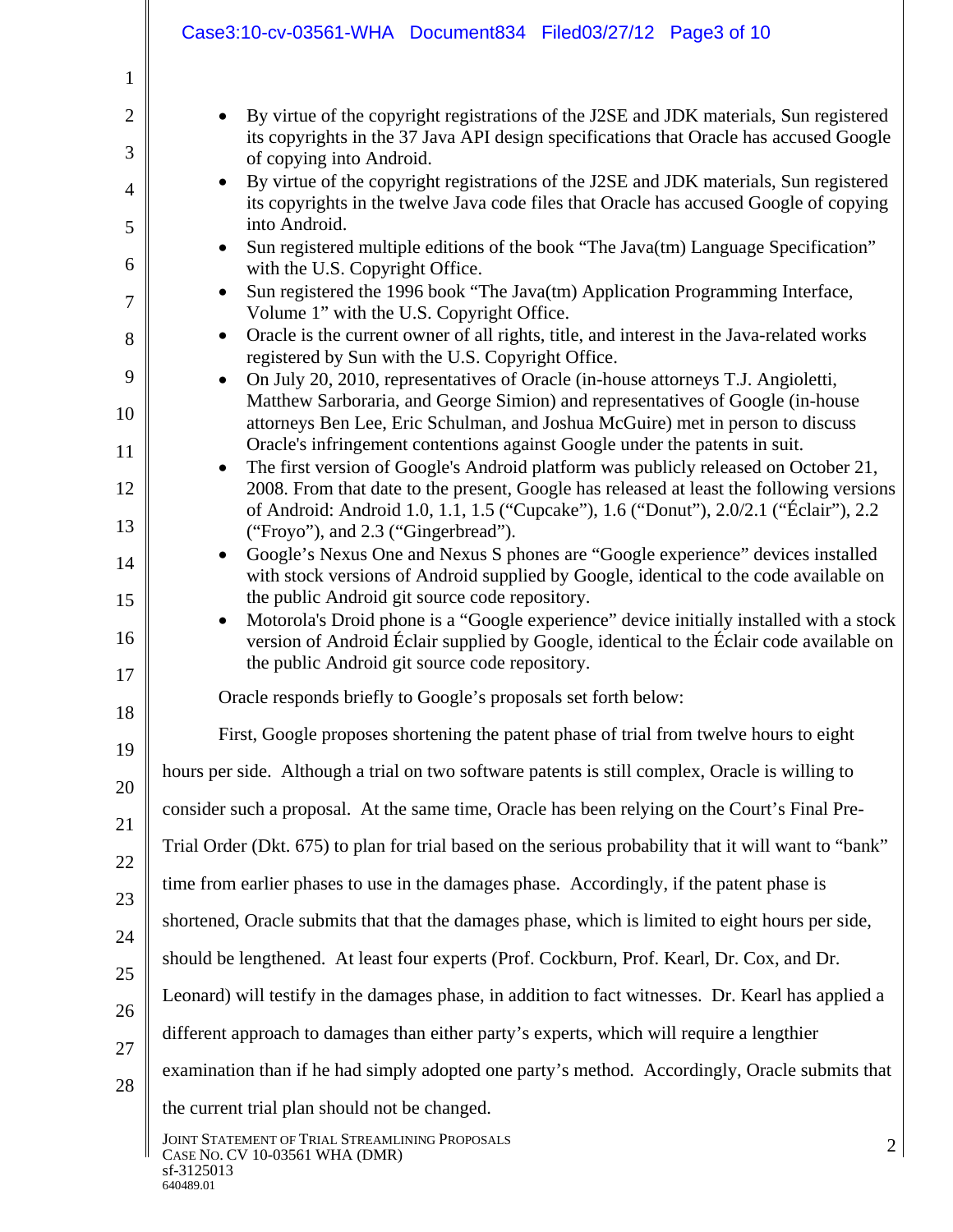## Case3:10-cv-03561-WHA Document834 Filed03/27/12 Page4 of 10

2 3 4 5 6 7 8 9 10 Second, Google proposes that the trial be shortened by suggesting that Oracle accept patent damages that are lower than Oracle contends are appropriate, and waiving any right to seek injunctive relief for Google's patent infringement. Oracle cannot agree to unilaterally give up its rights, on appeal and in this Court, to seek full redress for Google's unlawful conduct. Moreover, Google's proposal would not streamline trial. This is true for a simple reason: the proposal would not do anything with respect to trial on damages for copyright infringement, which will involve not only evidentiary and expert presentations as to Oracle's lost profits and Google's infringer's profits, but also presentations as to a reasonable royalty/hypothetical license – substantially the same presentation as relates to the patents-in-suit.

11 12 13 14 15 16 Third, Oracle cannot agree to Google's proposal that Oracle waive its constitutional right to a jury trial. Although there are issues for the Court to decide, there are substantial questions for the jury as well. These include infringement of the patents and the copyrights (Google having all but conceded copyright infringement), validity of the '104 patent, Google's argument that its wholesale copying was *de minimis*, the willfulness of Google's infringement, reasonable royalty damages for patent and copyright, lost profits for copyright, and infringer's profits for copyright.

17 18 19 20 21 22 23 24 25 26 27 Fourth, with regard to Google's proposal of a stipulation on the '104 patent, while the conditional stipulation on the '520 patent will help streamline the trial, an identical stipulation on the '104 patent would not. Whether Oracle's products practice the '520 patent would have been relevant to establishing secondary considerations of non-obviousness in Phase II. Because Google has dropped all invalidity defenses to the '520 patent, that evidence will not need to be presented. For the '104 patent, however, because Google continues to maintain its invalidity defenses (including obviousness), Oracle will need to present evidence in Phase II establishing that its products practice. A conditional stipulation on the '104 patent limited in application to Phase III will not avoid the need to present such testimony. Unless Google agrees to drop its obviousness defenses to the '104 patent or to permit the conditional stipulation to apply in Phase II, the stipulation will not be helpful in streamlining the case for trial.

28

1

JOINT STATEMENT OF TRIAL STREAMLINING PROPOSALS JOINT STATEMENT OF TRIAL STREAMLINING PROPOSALS<br>CASE NO. CV 10-03561 WHA (DMR) 3 sf-3125013<br>640489.01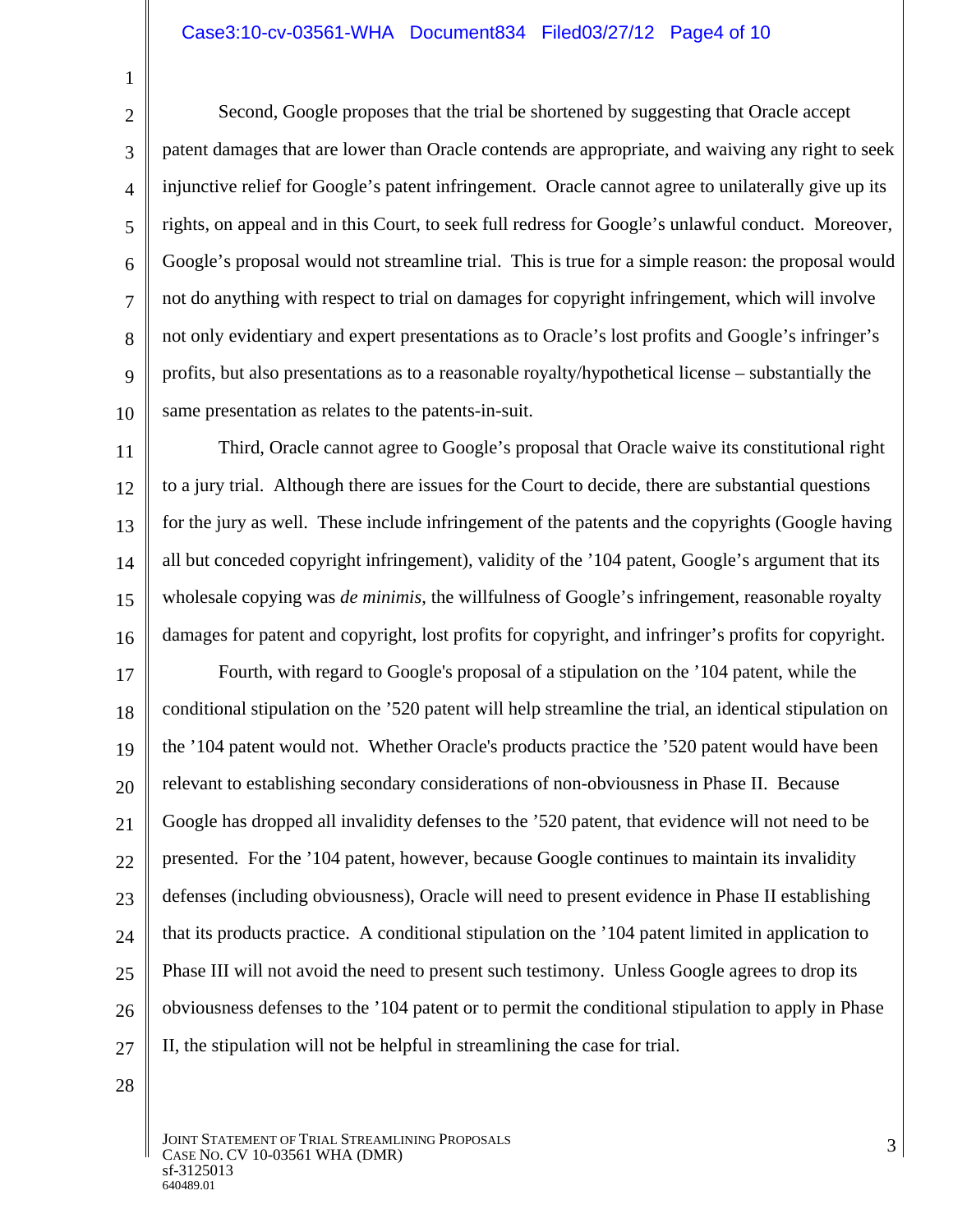1 2

## **B. Google's Proposals**

3 4 5 6 7 8 9 10 11 12 1. Google proposes that each side's evidence time in Phase Two (the patent phase) should be reduced from 12 hours of evidence to 8 hours of evidence. When the Court issued its Final Pretrial Order [Dkt. No. 675] allotting 12 hours of trial time per side for the patent phase, there were five patents with twenty-six claims at issue in this case. There are now two patents with ten claims at issue. The parties do not need 12 hours of evidence each—six trial days totalto try these two patents. This is especially true where Oracle's own damages expert now values those two patents at just \$4.15 million after adjustments. Dkt. No. 816 at 3; Dkt. No. 685 at 1. Relatedly, given that Oracle has asserted the same damages claim regardless of the number of claims infringed in the remaining two patents at issue, Oracle should identify a narrowed set of claims per patent that it intends to try for the two remaining patents.

13 14 15 16 17 18 19 20 21 22 23 24 25 26 27 28 JOINT STATEMENT OF TRIAL STREAMLINING PROPOSALS JOINT STATEMENT OF TRIAL STREAMLINING PROPOSALS<br>CASE NO. CV 10-03561 WHA (DMR) 4 sf-3125013<br>640489.01 2. Google is willing to stipulate that, in the event of a finding of patent infringement during the patent phase of this case, independent damages expert Dr. Kearl's figures in his March 21, 2012 Expert Report represent a reasonable royalty for the '104 and '520 patents so long as that reasonable royalty constitutes Oracle's sole remedy for Google's infringement. Specifically, in the event of a finding of patent infringement of the '104 patent, Google is willing to stipulate that un-adjusted damages for the '104 patent through 2011 are \$2.72 million, and in the event of a finding of patent infringement of the '520 patent, that un-adjusted damages for the '520 patent through 2011 are \$0.08 million. Kearl Report, Table 8. These numbers need to be adjusted for failure to mark and non-accused devices. Kearl Report, ¶ 112. Similarly, in the event of a finding of patent infringement of the '104 patent, Google is willing to stipulate that future damages for the '104 patent should be 0.5% of Android revenues through the expiration of that patent on December 22, 2012, and in the event of a finding of patent infringement of the '520 patent, that future damages for the '520 patent should be 0.015% of Android revenues through the expiration of that patent on April 7, 2018. *See* Kearl Report, ¶ 25. These numbers also need to be adjusted for failure to mark and non-accused devices. Kearl Report, ¶ 112. Under such a stipulation, Oracle would be assured a recovery without proving damages, but could not obtain an injunction based on these patents. Such a stipulation would significantly streamline the damages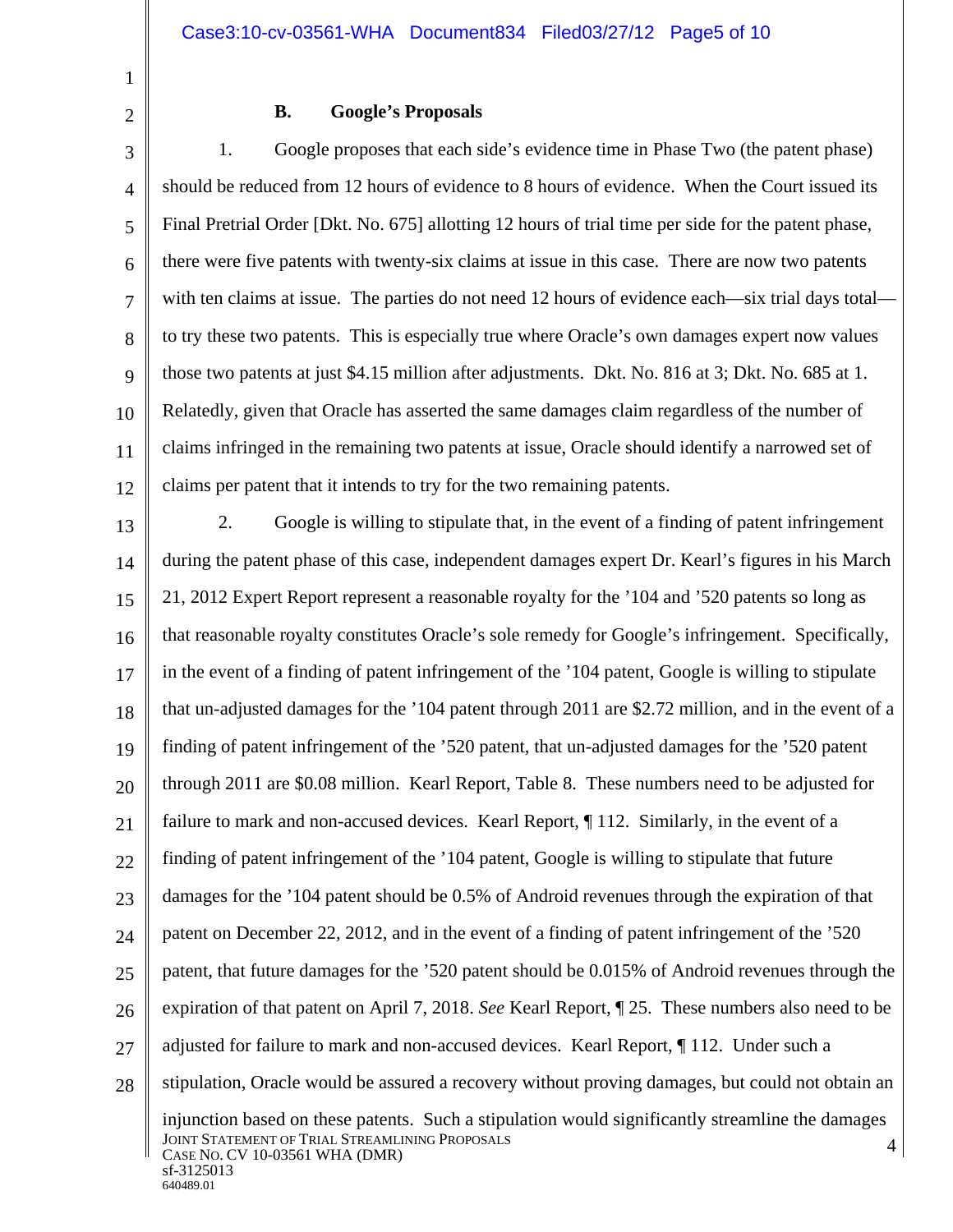## Case3:10-cv-03561-WHA Document834 Filed03/27/12 Page6 of 10

2 3 4 5 6 7 8 9 10 phase of the trial, if a damages phase is necessary. Notably, such a stipulation would not constitute a significant concession on Oracle's part. The '104 patent currently stands rejected by the PTO, and will expire on December 22, 2012. The '520 patent is worth very little—only \$80,000 through 2011 according to Dr. Kearl before adjusting for failure to mark and nonaccused devices, and \$50,000 according to Dr. Cockburn after those adjustments—and Oracle's own engineers ranked that patent in the middle of the pack of 569 Java-related patents owned by Oracle. Based on the pending expiration of the '104 and the low importance of the '520 within Oracle's patent portfolio, Oracle could not satisfy the requirements for an injunction based on these patents. *See eBay Inc. v. MercExchange, LLC*, 547 U.S. 388, 391 (2006).

11 12 13 14 15 16 17 18 19 3. Google proposes that the parties waive their rights to a jury trial. Because there are only two patents remaining in the case, and because Oracle's expert believes that a reasonable royalty for those patents is only \$4.15 million, the primary issues remaining in the case involve the copyrightability of the Java API specifications, fair use, and Google's equitable defenses. As indicated in the recent copyright briefing, both parties agree that copyrightability and Google's equitable defenses are questions for the Court, not a jury. Because these issues are for the Court, Google is willing to waive its right to a jury trial in order to avoid unnecessarily burdening jurors with sitting through a lengthy trial in which they will not be responsible for deciding the most important questions. A bench trial would also save time for the Court.

- 20 21 22 23 4. Google proposes a conditional stipulation with respect to the '104 patent identical to the one agreed to by Oracle with respect to the '520 patent. Given the potential to mislead, confuse, or prejudice jurors if presented in Phase 2, Google does not believe jurors should be advised of a stipulation that, if Google is found to infringe, Oracle practices the patent.
- 24

1

Google responds briefly to Oracle's proposals as follows:

25 26 27 28 First, with respect to Oracle's suggested wholesale de-designation of confidential documents, Google does not agree to the categorical approach suggested by Oracle because it ignores serious confidentiality obligations that Google holds as a company and to third parties with regard to many of the exhibits in this matter. That said, Google is mindful of the Court's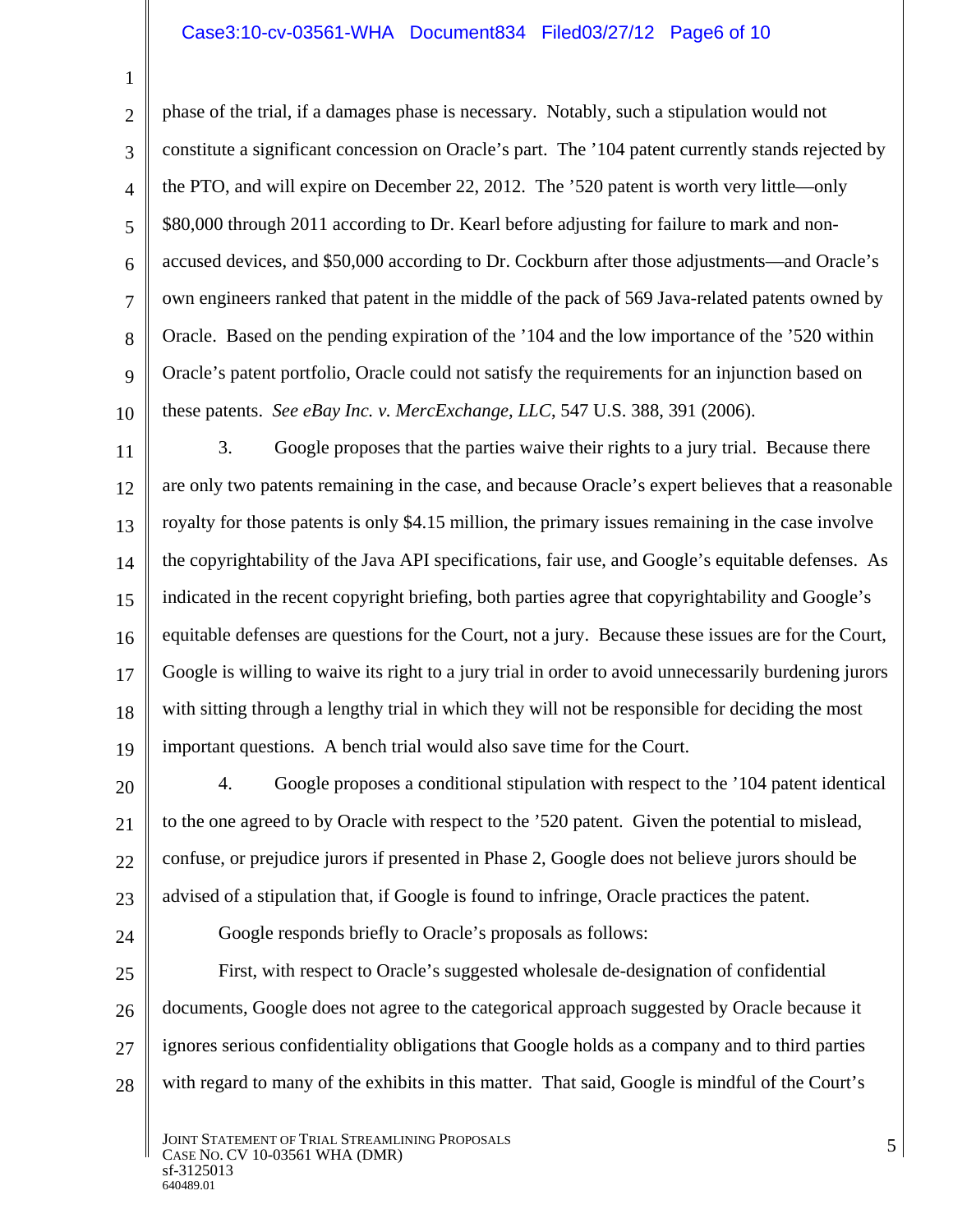## Case3:10-cv-03561-WHA Document834 Filed03/27/12 Page7 of 10

| $\mathbf{1}$   |                                                                                                                   |
|----------------|-------------------------------------------------------------------------------------------------------------------|
| $\overline{2}$ | admonitions about the public nature of trials and has informed Oracle of its intention to work                    |
| 3              | cooperatively in meet-and-confer efforts with Oracle to minimize any confidentiality issues.                      |
| $\overline{4}$ | Second, Oracle proposed a list of items for possible fact stipulations between the parties.                       |
| 5              | Google has informed Oracle that it is in the process of identifying those fact stipulations that are              |
| 6              | acceptable to Google and expects to identify those items this week.                                               |
| $\tau$         |                                                                                                                   |
| 8              |                                                                                                                   |
| 9              |                                                                                                                   |
| 10             |                                                                                                                   |
| 11             |                                                                                                                   |
| 12             |                                                                                                                   |
| 13             |                                                                                                                   |
| 14             |                                                                                                                   |
| 15             |                                                                                                                   |
| 16             |                                                                                                                   |
| 17             |                                                                                                                   |
| 18             |                                                                                                                   |
| 19             |                                                                                                                   |
| 20             |                                                                                                                   |
| 21             |                                                                                                                   |
| 22             |                                                                                                                   |
| 23             |                                                                                                                   |
| 24             |                                                                                                                   |
| 25             |                                                                                                                   |
| 26             |                                                                                                                   |
| 27             |                                                                                                                   |
| 28             |                                                                                                                   |
|                | JOINT STATEMENT OF TRIAL STREAMLINING PROPOSALS<br>6<br>CASE No. CV 10-03561 WHA (DMR)<br>sf-3125013<br>640489.01 |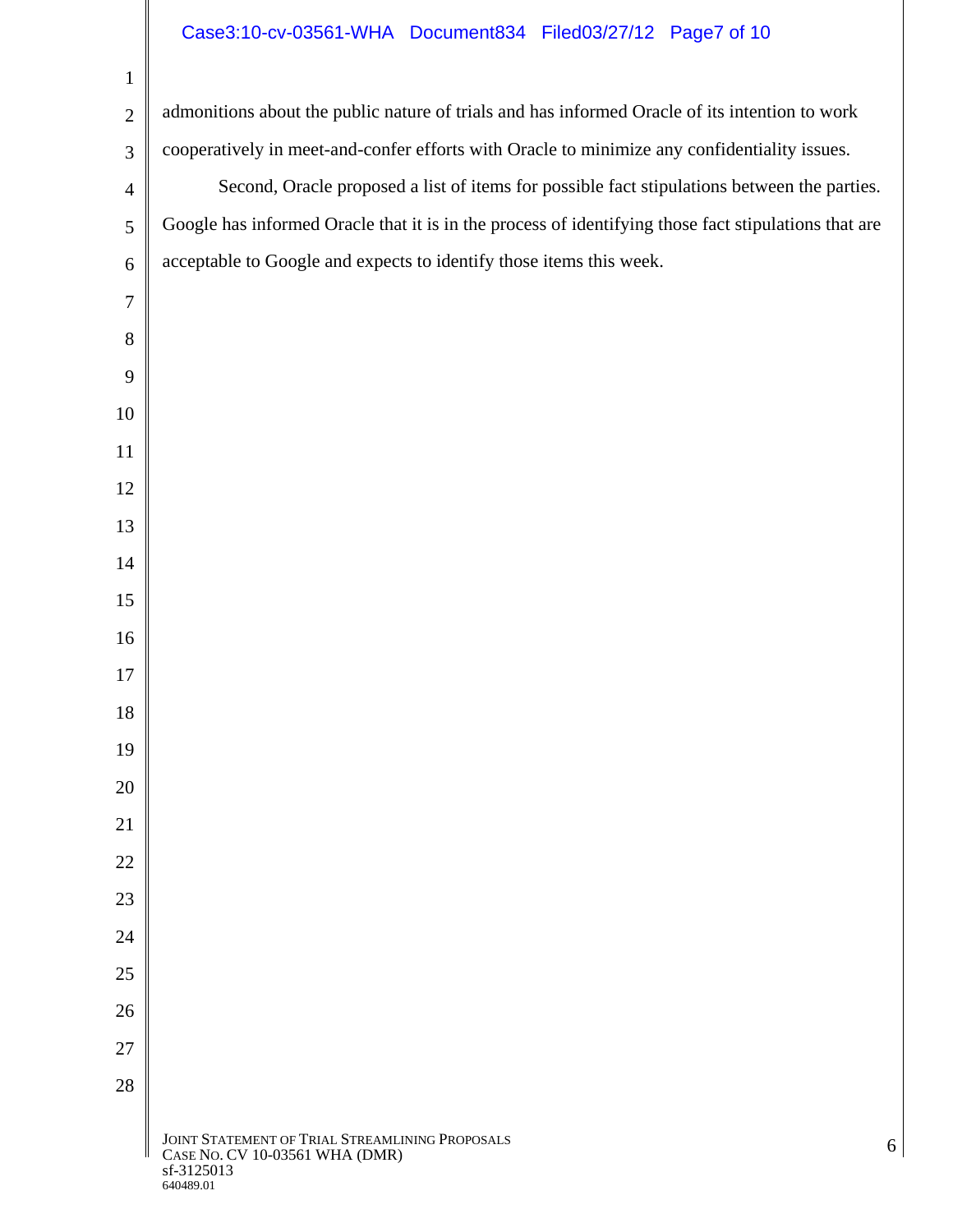|                |                                                                                                              | Case3:10-cv-03561-WHA Document834 Filed03/27/12 Page8 of 10                        |
|----------------|--------------------------------------------------------------------------------------------------------------|------------------------------------------------------------------------------------|
| $\mathbf{1}$   |                                                                                                              |                                                                                    |
| $\overline{2}$ | Dated: March 27, 2012                                                                                        | <b>MORRISON &amp; FOERSTER LLP</b>                                                 |
| 3              |                                                                                                              | By: /s/ Michael A. Jacobs                                                          |
| 4              |                                                                                                              | <b>MORRISON &amp; FOERSTER LLP</b>                                                 |
| 5              |                                                                                                              | MICHAEL A. JACOBS (Bar No. 111664)                                                 |
| 6              |                                                                                                              | mjacobs@mofo.com<br>KENNETH A. KUWAYTI (Bar No. 145384)                            |
| 7              |                                                                                                              | kkuwayti@mofo.com<br>MARC DAVID PETERS (Bar No. 211725)                            |
| 8              |                                                                                                              | mdpeters@mofo.com<br>DANIEL P. MUINO (Bar No. 209624)                              |
| 9              |                                                                                                              | dmuino@mofo.com<br>755 Page Mill Road                                              |
| 10             |                                                                                                              | Palo Alto, CA 94304-1018<br>Telephone: (650) 813-5600<br>Facsimile: (650) 494-0792 |
| 11             |                                                                                                              | <b>BOIES, SCHILLER &amp; FLEXNER LLP</b>                                           |
| 12             |                                                                                                              | DAVID BOIES (Admitted Pro Hac Vice)<br>dboies@bsfllp.com                           |
| 13             |                                                                                                              | 333 Main Street<br>Armonk, NY 10504                                                |
| 14             |                                                                                                              | Telephone: (914) 749-8200<br>Facsimile: (914) 749-8300                             |
| 15             |                                                                                                              | STEVEN C. HOLTZMAN (Bar No. 144177)<br>sholtzman@bsfllp.com                        |
| 16             |                                                                                                              | 1999 Harrison St., Suite 900<br>Oakland, CA 94612                                  |
| 17             |                                                                                                              | Telephone: (510) 874-1000<br>Facsimile: (510) 874-1460                             |
| 18             |                                                                                                              | ORACLE CORPORATION                                                                 |
| 19             |                                                                                                              | DORIAN DALEY (Bar No. 129049)<br>dorian.daley@oracle.com                           |
| 20             |                                                                                                              | DEBORAH K. MILLER (Bar No. 95527)<br>deborah.miller@oracle.com                     |
| 21             |                                                                                                              | MATTHEW M. SARBORARIA (Bar No.                                                     |
| 22             |                                                                                                              | 211600)<br>matthew.sarboraria@oracle.com                                           |
| 23             |                                                                                                              | 500 Oracle Parkway<br>Redwood City, CA 94065<br>Telephone: (650) 506-5200          |
| 24             |                                                                                                              | Facsimile: (650) 506-7114                                                          |
| 25             |                                                                                                              | <b>Attorneys for Plaintiff</b><br>ORACLE AMERICA, INC.                             |
| 26             |                                                                                                              |                                                                                    |
| 27             |                                                                                                              |                                                                                    |
| 28             |                                                                                                              |                                                                                    |
|                | JOINT STATEMENT OF TRIAL STREAMLINING PROPOSALS<br>CASE NO. CV 10-03561 WHA (DMR)<br>sf-3125013<br>640489.01 |                                                                                    |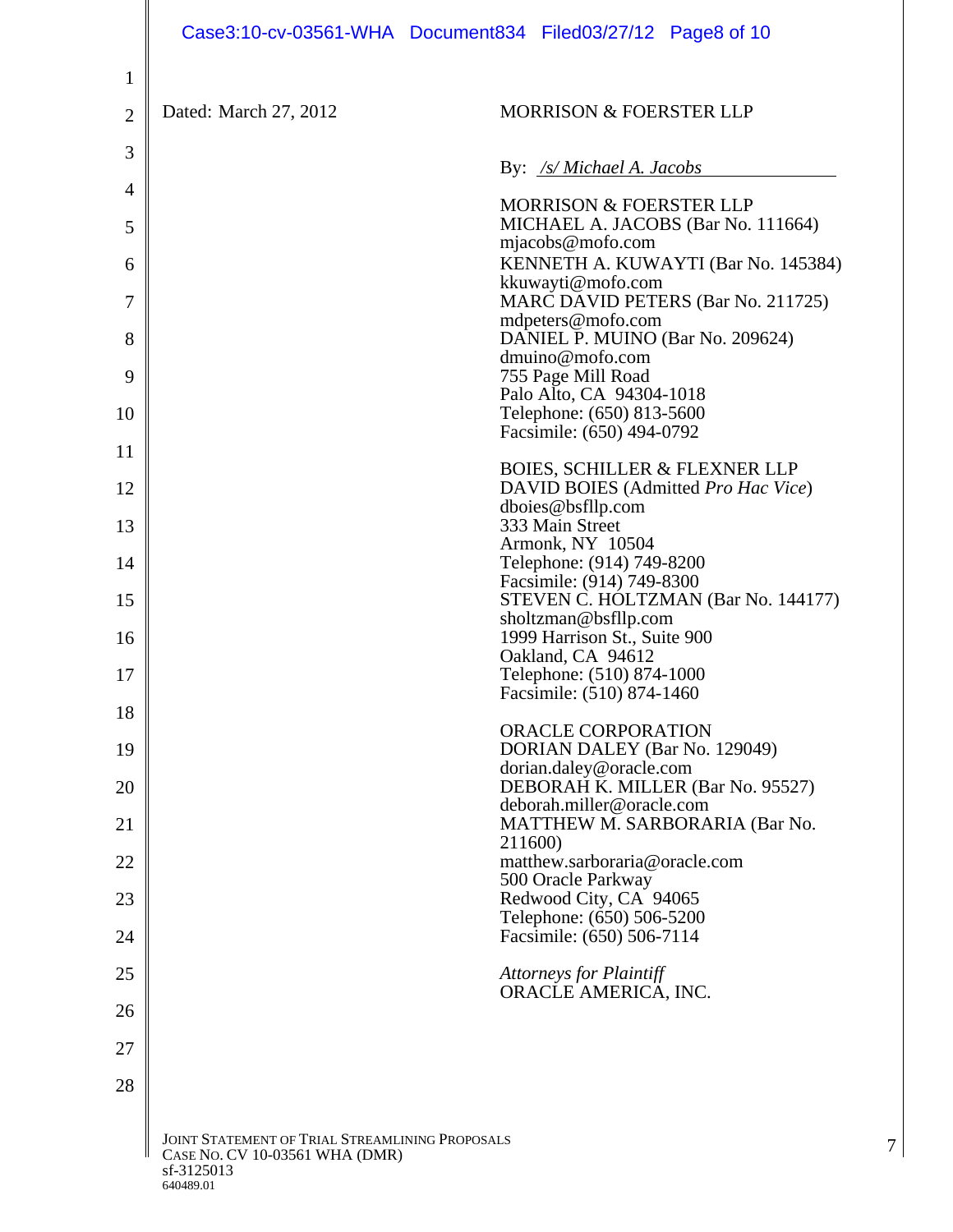|                |                                                                                                              | Case3:10-cv-03561-WHA Document834 Filed03/27/12 Page9 of 10                                      |
|----------------|--------------------------------------------------------------------------------------------------------------|--------------------------------------------------------------------------------------------------|
| $\mathbf{1}$   |                                                                                                              |                                                                                                  |
| $\overline{2}$ | Dated: March 27, 2012                                                                                        | KEKER & VAN NEST, LLP                                                                            |
| 3              |                                                                                                              | By: <i>_/s/ Robert A. Van Nest</i>                                                               |
| 4              |                                                                                                              | ROBERT A. VAN NEST (SBN 84065)                                                                   |
| 5              |                                                                                                              | rvannest@kvn.com<br>CHRISTA M. ANDERSON (SBN184325)                                              |
| 6              |                                                                                                              | canderson@kvn.com<br>DANIEL PURCELL (SBN 191424)                                                 |
| 7              |                                                                                                              | dpurcell@kvn.com<br>710 Sansome Street                                                           |
| 8              |                                                                                                              | San Francisco, CA 94111-1704<br>Telephone: (415) 391-5400                                        |
| 9              |                                                                                                              | Facsimile: (415) 397-7188                                                                        |
| 10<br>11       |                                                                                                              | <b>SCOTT T. WEINGAERTNER (Pro Hac Vice)</b><br>sweingaertner@kslaw.com<br><b>ROBERT F. PERRY</b> |
|                |                                                                                                              | rperry@kslaw.com<br><b>BRUCE W. BABER (Pro Hac Vice)</b>                                         |
| 12             |                                                                                                              | bbaber@kslaw.com<br>1185 Avenue of the Americas                                                  |
| 13             |                                                                                                              | New York, NY 10036-4003<br>Telephone: (212) 556-2100                                             |
| 14             |                                                                                                              | Facsimile: (212) 556-2222                                                                        |
| 15             |                                                                                                              | DONALD F. ZIMMER, JR. (SBN 112279)<br>fzimmer@kslaw.com                                          |
| 16             |                                                                                                              | CHERYL A. SABNIS (SBN 224323)<br>csabnis@kslaw.com                                               |
| 17             |                                                                                                              | KING & SPALDING LLP<br>101 Second Street - Suite 2300                                            |
| 18             |                                                                                                              | San Francisco, CA 94105                                                                          |
| 19             |                                                                                                              | Telephone: (415) 318-1200<br>Facsimile: (415) 318-1300                                           |
| 20             |                                                                                                              | <b>GREENBERG TRAURIG, LLP</b><br><b>IAN C. BALLON (SBN 141819)</b>                               |
| 21             |                                                                                                              | ballon@gtlaw.com<br><b>HEATHER MEEKER (SBN 172148)</b>                                           |
| 22<br>23       |                                                                                                              | meekerh@gtlaw.com<br>1900 University Avenue                                                      |
| 24             |                                                                                                              | East Palo Alto, CA 94303<br>Telephone: (650) 328-8500                                            |
| 25             |                                                                                                              | Facsimile: (650) 328-8508                                                                        |
| 26             |                                                                                                              | <b>Attorneys for Defendant</b><br>GOOGLE INC.                                                    |
| 27             |                                                                                                              |                                                                                                  |
| 28             |                                                                                                              |                                                                                                  |
|                |                                                                                                              |                                                                                                  |
|                | JOINT STATEMENT OF TRIAL STREAMLINING PROPOSALS<br>CASE No. CV 10-03561 WHA (DMR)<br>sf-3125013<br>640489.01 | 8                                                                                                |